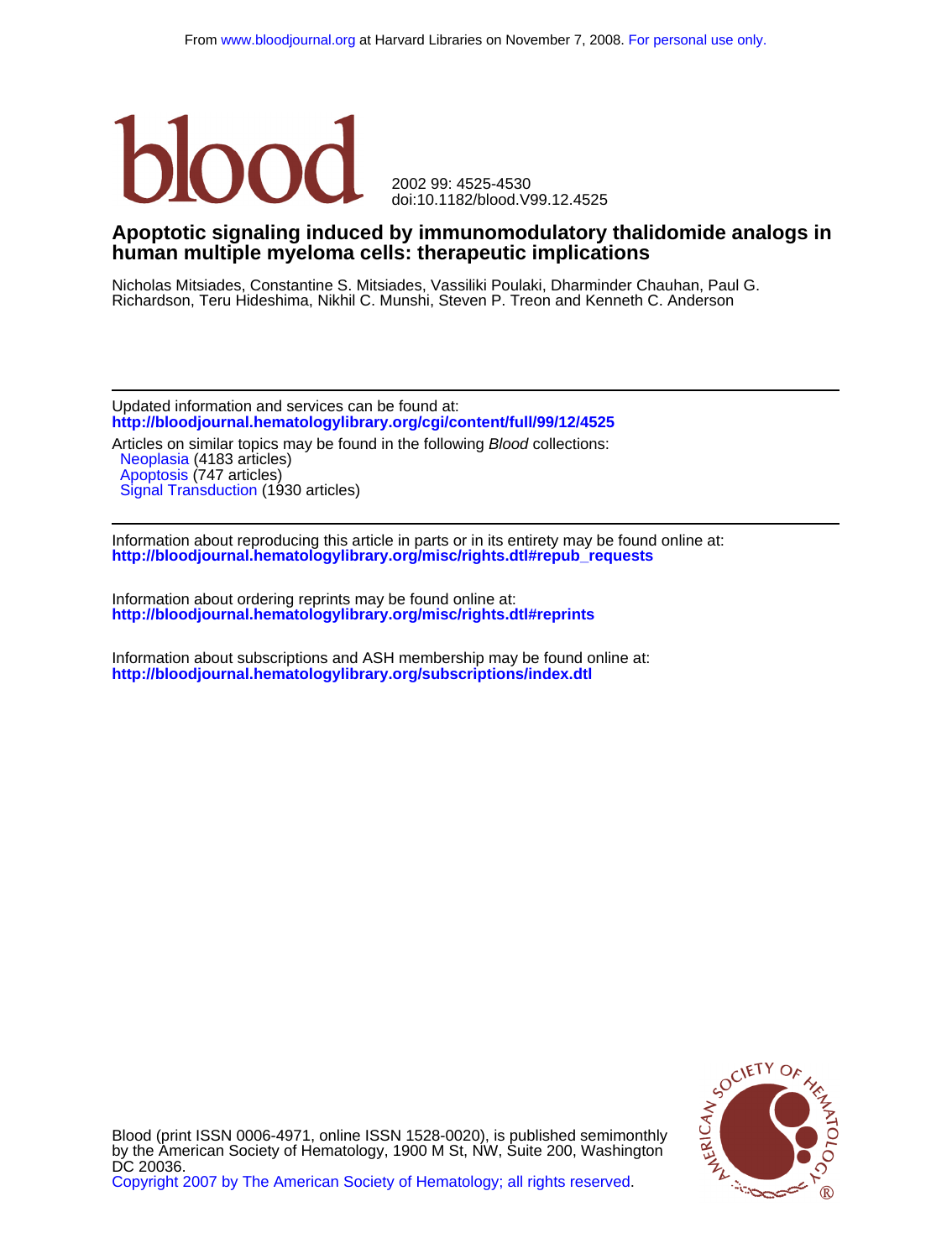**NEOPLASIA** 

# Apoptotic signaling induced by immunomodulatory thalidomide analogs in human multiple myeloma cells: therapeutic implications

Nicholas Mitsiades, Constantine S. Mitsiades, Vassiliki Poulaki, Dharminder Chauhan, Paul G. Richardson, Teru Hideshima, Nikhil C. Munshi, Steven P. Treon, and Kenneth C. Anderson

**Thalidomide (Thal) achieves responses even in the setting of refractory multiple myeloma (MM). Although increased angiogenesis in MM bone marrow and the antiangiogenic effect of Thal formed the empiric basis for its use in MM, we have shown that Thal and its immunomodulatory analogs (IMiDs) directly induce apoptosis or growth arrest of MM cells, alter adhesion of MM cells to bone marrow stromal cells, inhibit the production of cytokines (interleukin-6 and vascular en-** **dothelial growth factor) in bone marrow, and stimulate natural killer cell anti-MM immunity. In the present study, we demonstrate that the IMiDs trigger activation of caspase-8, enhance MM cell sensitivity to Fas-induced apoptosis, and down-regu**late nuclear factor (NF)-**<b>B** activity as well **as expression of cellular inhibitor of apoptosis protein–2 and FLICE inhibitory protein. IMiDs also block the stimulatory effect of insulinlike growth factor–1 on NF-B activity and potentiate the activity** **of TNF-related apoptosis-inducing ligand (TRAIL/Apo2L), dexamethasone, and proteasome inhibitor (PS-341) therapy. These studies both delineate the mechanism of action of IMiDs against MM cells in vitro and form the basis for clinical trials of these agents, alone and coupled with conventional and other novel therapies, to improve outcome in MM. (Blood. 2002; 99:4525-4530)**

© **2002 by The American Society of Hematology**

## **Introduction**

Despite the use of high-dose chemotherapy with autologous hematopoietic stem cell transplantation, few, if any, patients with multiple myeloma (MM) are cured. Based upon its antiangiogenic effects and increased angiogenesis observed in MM bone marrow, thalidomide (Thal) was used empirically to treat MM refractory to conventional and high-dose therapy; remarkably, 30% responses were observed.<sup>1</sup> When Thal was used together with dexamethasone (Dex) early after diagnosis as initial therapy for MM, responses could be achieved in the majority (80%) of cases.2 Although the in vivo anticancer efficacy of Thal has been attributed to its potent antiangiogenic activity, $3$  the precise mechanism of its action is unknown. Our studies have demonstrated multiple anti-MM activities of Thal other than antiangiogenesis: direct induction of apoptosis or growth arrest in MM cells,<sup>4</sup> inhibition of interleukin-6 and vascular endothelial growth factor (VEGF) secretion triggered by MM cell adhesion to bone marrow stromal cells,<sup>5</sup> inhibition of VEGF-mediated MM cell growth and migration, $6$  inhibition of tumor necrosis factor  $\alpha$  (TNF- $\alpha$ ) signaling,<sup>4</sup> and stimulation of patients' natural killer cell anti-MM immunity.7 Moreover, our studies have confirmed anti-MM, as well as antiangiogenic, effects of Thal in a murine MM model.<sup>6</sup> More potent immunomodulatory analogs of Thal (IMiDs) have been developed,<sup>8</sup> which are now showing promise in early clinical testing in MM.<sup>9</sup>

The exact mechanism of the teratogenic effects of Thal is not fully elucidated. One hypothesis suggests that Thal or its breakdown product(s) inhibits the stimulatory effects of insulinlike

growth factor 1 (IGF-1) and fibroblast growth factor 2 (FGF-2) on angiogenesis in the developing limb bud, $10,11$  resulting in limb malformation. This hypothesis is supported by the fact that Thal is an inhibitor of angiogenesis induced by bFGF in a rabbit cornea micropocket assay and that its antiangiogenic activity correlates with teratogenicity, but not with the sedation or the immunosuppression.3,12 Moreover, high pretreatment plasma bFGF levels in patients with progressive MM are associated with subsequent response to Thal therapy.13 Because there is increasing evidence that IGF-1 is also an important growth and survival factor in MM,<sup>14,15</sup> inhibition of IGF-1 signaling by Thal may also contribute to its anti-MM activity. Specifically, IGF-1 triggers phosphatidylinositol-3'-kinase (PI-3K) signaling, with downstream mitogenactivated protein kinase (MAPK) activation and proliferation, as well as activation of Akt,<sup>15,16</sup> with downstream phosphorylation and inactivation of the proapoptotic Bcl-2 family member Bad, thereby inhibiting caspase activity.<sup>16</sup> IGF-1 also confers protection against Dex-induced apoptosis in MM cells in vitro.17,18 Finally, IGF-1 enhances the growth of the MM cell line OPM-6 in severe combined immunodeficiency mice,16 further supporting its role in MM pathophysiology and raising the possibility that inhibition of IGF-1 may account, at least in part, for the anti-MM effects of Thal or IMiDs.

In the present study, we demonstrate that IMiD-induced apoptosis in MM cells is associated with several outcomes: activation of caspase-8; enhanced sensitivity to Fas-mediated apoptosis; downregulation of nuclear factor (NF)- $\kappa$ B activity as well as cellular

Submitted August 2, 2001; accepted January 21, 2002.

Distinguished Clinical Research Scientist Award (K.C.A.).

**Reprints:** Kenneth C. Anderson, Department of Adult Oncology, Dana-Farber Cancer Institute, 44 Binney St, Boston, MA 02115; e-mail: kenneth\_anderson @dfci.harvard.edu.

The publication costs of this article were defrayed in part by page charge payment. Therefore, and solely to indicate this fact, this article is hereby marked "advertisement" in accordance with 18 U.S.C. section 1734.

© 2002 by The American Society of Hematology

From the Department of Adult Oncology, Dana-Farber Cancer Institute, the Department of Medicine, Harvard Medical School, and the Retina Research Laboratory, Massachusetts Eye and Ear Infirmary, Harvard Medical School, Boston, MA.

Supported by the Multiple Myeloma Research Foundation (N.M. and C.S.M.), the Laurie Strauss Leukemia Foundation (N.M. and C.S.M.), the Bailey Family Research Fund (N.M. and C.S.M.), a National Institutes of Health Career Development Award (S.P.T.) and PO-1 78378 (K.C.A.), and the Doris Duke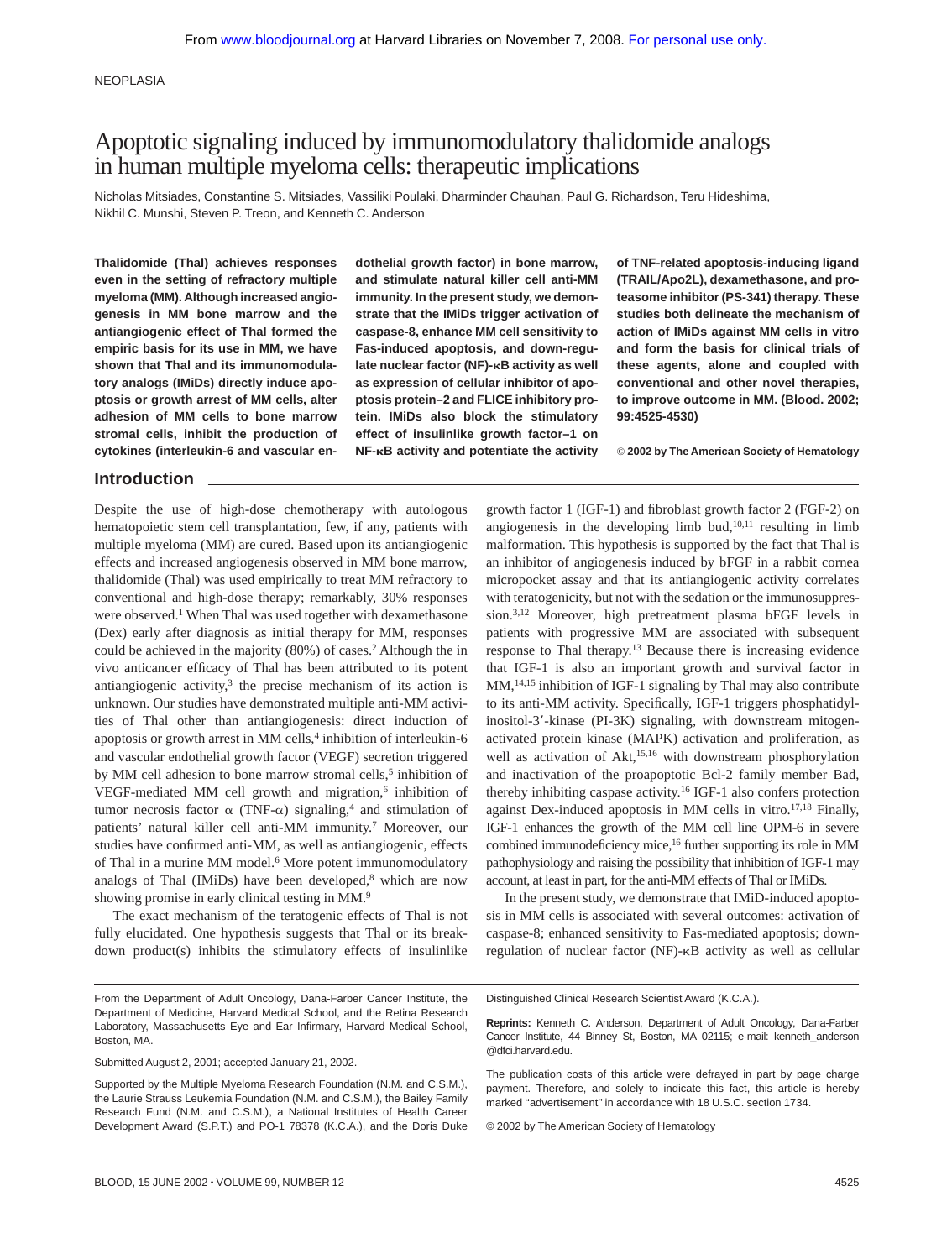4526 MITSIADES et al BLOOD, 15 JUNE 2002 VOLUME 99, NUMBER 12

inhibitor of apoptosis protein 2 (cIAP-2) and FLICE inhibitory protein (FLIP) expression; inhibition of the prosurvival effects of IGF-1; and potentiation of the anti-MM activity of TNF-related apoptosis-inducing ligand (TRAIL/Apo2L), Dex, and the proteasome inhibitor PS-341. These studies both delineate the mechanism of action of IMiDs and provide the framework for clinical application of these agents, alone and in combination, to improve outcome in MM.

## **Materials and methods**

## **Materials**

Thalidomide, IMiD1, and IMiD3 (Celgene, Warren, NJ), and PS-341 (Millennium, Cambridge, MA) were dissolved in dimethylsulfoxide (DMSO). The final concentration of DMSO in all experiments was less than 0.01%, and all treatment conditions were compared with vehicle controls. Apo2L/TRAIL was obtained from Genentech (South San Francisco, CA). The mouse anti–Bcl-2 monoclonal antibody and rabbit anti–intercellular adhesion molecule 1 (ICAM-1) antibody were obtained from Santa Cruz Biotechnology (Santa Cruz, CA); polyclonal antibody against cIAP-2 was from R&D Systems (Minneapolis, MN); and rabbit polyclonal antibody against FLIP was from Upstate Biotechnologies (Lake Placid, NY). IGF-1 and TNF- $\alpha$  were purchased from R&D Systems. Dex was purchased from Sigma (St Louis, MO). The caspase-8 inhibitor (IETD-FMK) and caspase-9 inhibitor (LEHD-FMK) were purchased from Calbiochem (La Jolla, CA) and used at a concentration of 20  $\mu$ M.

#### **Tissue culture**

MM.1S cells were kindly provided by Dr Steven Rosen (Northwestern University, Chicago, IL); OCI-My-5 cells were obtained from Dr H. A. Messner (Ontario Cancer Institute, Toronto, Ontario, Canada); S6B45 cells were provided by Dr T. Kishimoto (Osaka University, Osaka, Japan). MM patients' bone marrow mononuclear cells were processed by flow cytometric cell sorting in an EPICS cell sorter (Beckman Coulter, Hialeah, FL) to obtain  $CD38^+CD138^+$  tumor cells of greater than 95% purity. All cells were cultured in RPMI 1640 medium (GIBCO Laboratories, Grand Island, NY) supplemented with 10% charcoal dextran–treated fetal bovine serum (Hyclone, Logan, UT), as well as L-glutamine, penicillin, and streptomycin (GIBCO).

#### **Caspase activity assay**

To perform caspase-8 and caspase-9 activity assays, we treated MM.1S cells with IMiD1 (1  $\mu$ M for 72 hours) or vehicle in medium containing 1% serum and then assayed them using respective ApoAlert Caspase Colorimetric Assay Kits (Clontech, Palo Alto, CA), according to the instructions of the manufacturer.

#### **Immunoblotting analysis**

Immunoblotting analysis was performed as previously described.19 Briefly, cells were lysed for 30 minutes on ice in lysis buffer (50 mM Tris-HCl, pH 8, with 120 mM NaCl and 1% NP-40) supplemented with the Complete-TM mixture (Gibco) of proteinase inhibitors. The samples were cleared by microcentrifugation (14 000 rpm for 30 minutes at 4°C) and assessed for protein concentration. Thirty micrograms of protein/sample was subjected to electrophoresis in a 12% sodium dodecyl sulfate–polyacrylamide gel and electroblotted onto nitrocellulose membranes. After 1 hour of incubation in blocking solution (20% IgG-free normal horse serum in phosphate-buffered saline [PBS]), the membranes were exposed overnight at 4°C to the primary antibody. Following washing in PBS, the respective secondary peroxidase– labeled antibody was applied at 1:10 000 dilution for 1 hour at room temperature. Proteins were visualized using enhanced chemiluminescence.

## **Evaluation of NF-B activity**

The DNA binding activity of  $NF-\kappa B$  in MM.1S cells was quantified by enzyme-linked immunosorbent assay using the Trans-AM NF-KB p65 Transcription Factor Assay Kit (Active Motif North America, Carlsbad, CA), according to the instructions of the manufacturer. Briefly, nuclear extracts were prepared as previously described<sup>20</sup> and incubated in 96-well plates coated with immobilized oligonucleotide (5'-AGTTGAGGGGACTT-TCCCAGGC-3') containing a consensus (5'-GGGACTTTCC-3') binding site for the p65 subunit of  $NF-\kappa B$ . NF- $\kappa B$  binding to the target oligonucleotide was detected by incubation with primary antibody specific for the activated form of p65 (Active Motif North America), visualized by anti-IgG horseradish peroxidase conjugate and Developing Solution, and quantified at 450 nm with a reference wavelength of 655 nm. Background binding, obtained by incubation with a 2-nucleotide mutant oligonucleotide (5'-AGTTGAGGCCACTTTCCCAGGC-3'), was subtracted from the value obtained for binding to the consensus DNA sequence.

#### **MTT colorimetric survival assay**

The survival of MM cells was examined using the 3-(4,5-dimethylthiazol-2 yl)-2,5-diphenyltetrazolium bromide (MTT) colorimetric assay, as previously described.19 Cells were plated in 48-well plates at 70% to 80% confluence and then treated as indicated. At the end of each treatment, cells were incubated with 1 mg/mL MTT for 4 hours at 37°C; a mixture of isopropanol and 1 N HCl (23:2, vol/vol) was then added under vigorous pipetting to dissolve the formazan crystals. Dye absorbance (A) in viable cells was measured at 570 nm, with 630 nm as a reference wavelength. Cell survival was estimated as a percentage of the value of untreated controls. Percentage cell death, quantified as 100% minus percentage survival, includes both apoptotic and necrotic cell death. All experiments were repeated at least 3 times, and each experimental condition was repeated at least in quadruplicate wells in each experiment.

#### **Statistical analysis**

Statistical significance was examined by a 2-way analysis of variance, followed by Duncan post hoc test. A value of  $P < .05$  was considered significant in all analyses.

## **Results**

## **IMiD1 induces caspase-8, but not caspase-9, activity in MM cells**

Our prior studies have shown that IMiD1 (CC4047, CDC394, Actimid)<sup>21</sup> is severalfold more potent than Thal in inhibiting the growth of MM cells and directly induces apoptosis in the MM cell line MM.1S.<sup>4</sup> IMiD1 was therefore the primary focus of our study. We first investigated the mechanism of its proapoptotic activity, in particular the role of caspases. Using a colorimetric activity assay, we demonstrated that IMiD1 induced caspase-8, but not caspase-9, activity in MM.1S cells (Figure 1A). In contrast, Dex  $(1 \mu M$  for 48 hours) activated caspase-9, as in our prior study,<sup>22</sup> and served as a positive control.

#### **IMiD-induced MM cell death is caspase-8–dependent**

To further support the functional role for caspase-8 in mediating IMiD1-induced apoptosis in MM cells, we used specific caspase-8 and caspase-9 inhibitors. As can be seen in Figure 1B, the caspase-8–specific inhibitor IETD-FMK, but not the caspase-9 inhibitor LEHD-FMK, protected MM.1S cells from IMiD1 induced cell death. As a positive control, the caspase-9 inhibitor LEHD-FMK protected against Dex-induced apoptosis, as in our prior studies.22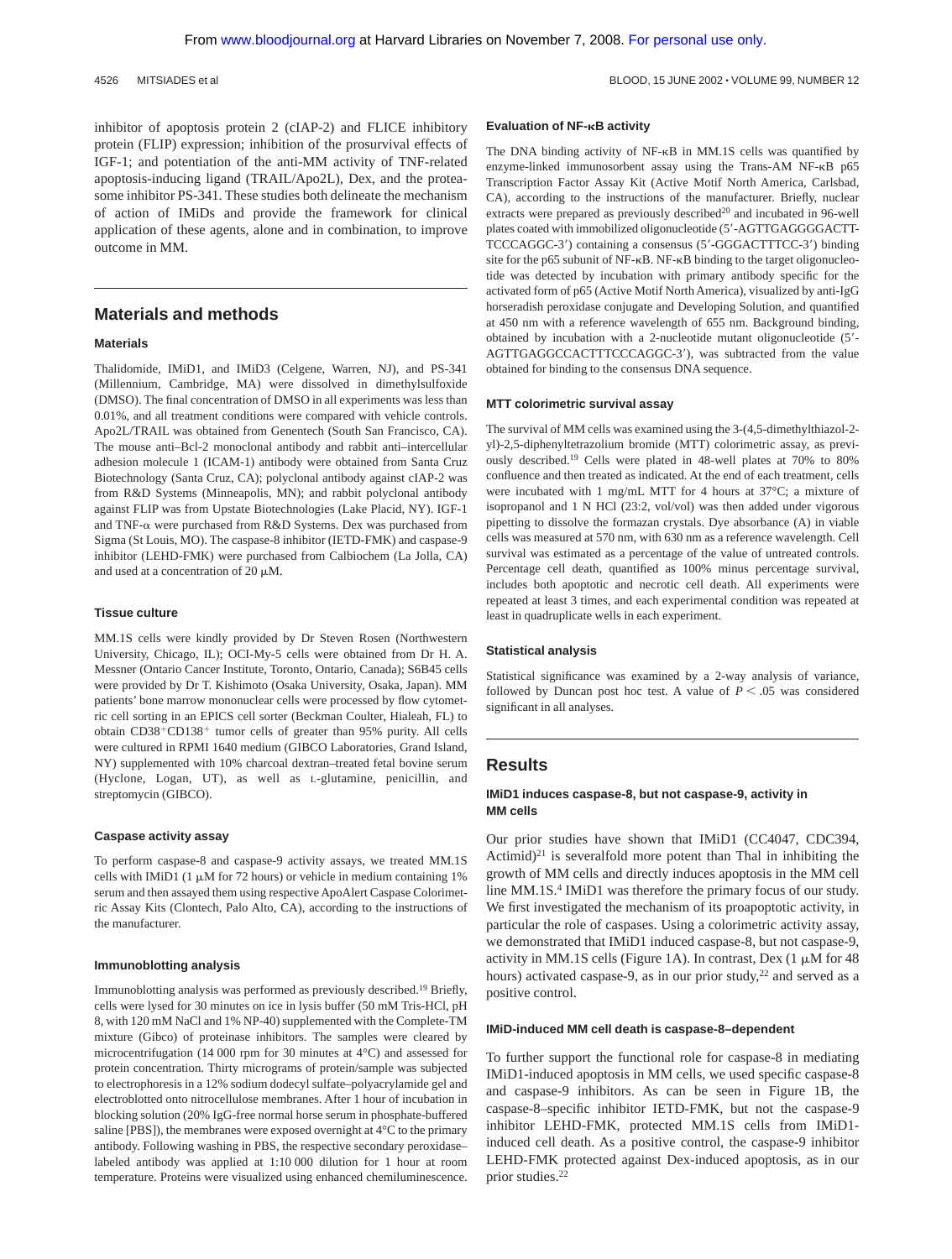

**Figure 1. Caspase-8 mediates IMiD-induced apoptosis.** (A) Quantification of caspase-8 (black bars) and caspase-9 (white bars) activity was performed using the ApoAlert caspase colorimetric assay kit in MM.1S cells treated with IMiD1 (1  $\mu$ M for 72 hours in 1% serum) after normalization for cellular protein. Treatment with Dex (1  $\mu$ M for 48 hours) activated caspase-9 and served as a positive control (gray bar). Data shown (mean  $\pm$  SD) are representative of 3 experiments. (B) The caspase-8– specific inhibitor IETD-FMK, but not the caspase-9 inhibitor LEHD-FMK (both used at  $20 \mu$ M), protected MM.1S cells from cell death induced by IMiD1 (1  $\mu$ M for 72 hours in 1% serum), as quantified by the MTT assay (black bars). LEHD-FMK attenuated apoptosis induced by Dex (1  $\mu$ M for 48 hours; white bars) and served as a positive control. Data shown (mean  $\pm$  SD) are representative of 3 experiments. (C) The caspase-8-specific inhibitor IETD-FMK (20  $\mu$ M) protected OCI-My-5, S6B45, and primary MM patient cells from cell death induced by IMiD1 (1  $\mu$ M for 72 hours in 1% serum), as quantified by the MTT assay (black bars: no inhibitor; white bars: caspase-8 inhibitor). Data shown (mean  $\pm$  SD) are representative of 3 experiments. (D) The caspase-8–specific inhibitor IETD-FMK (20  $\mu$ M) protected MM.1S cells from cell death induced by Thal (100  $\mu$ M for 72 hours in 1% serum) or IMiD3 (1  $\mu$ M for 72 hours in 1% serum), as quantified by the MTT assay (black bars: no inhibitor; white bars: caspase-8 inhibitor). Data shown (mean  $\pm$  SD) are representative of 3 experiments.

We then expanded our investigation to additional cell lines and MM patients' cells. As seen in Figure 1C, the caspase-8 inhibitor attenuated IMiD1-induced apoptosis in OCI-My-5 and S6B45 cells, as well as in patients' MM cells, confirming the involvement of caspase-8 in IMiD1-induced apoptosis in MM cells.

IMiD3 (CC5013, CDC501, Revimid)<sup>21</sup> is the Thal analog used in phase 1 clinical trials.21 Therefore, we extended our studies to include IMiD3, as well as the parent compound Thal. As seen in Figure 1D, the caspase-8 inhibitor attenuated apoptosis induced by IMiD3 and Thal in MM.1S cells. Collectively, these data suggest that caspase-8 is an obligate mediator of apoptosis induced by Thal and its analogs in MM cells.

### **IMiD1 sensitizes MM cells to Fas-mediated apoptosis**

Our finding that IMiD induced caspase-8 activation suggested that IMiDs may synergize with other activators of the caspase-8– dependent apoptotic pathway. Because the death receptor Fas triggers apoptosis via caspase-8, $2^{3,24}$  we next determined whether IMiD1 sensitized MM cells to Fas-mediated apoptosis. As can be seen in Figure 2, IMiD1 increased the sensitivity of MM.1S cells to low concentrations (12.5 or 25 ng/mL) of the Fas cross-linking





**Figure 2. IMiD1 enhances Fas-mediated apoptosis.** Pretreatment of MM.1S cells with (black bars) or without (white bars) 1  $\mu$ M IMiD1 for 24 hours increased their sensitivity to apoptosis induced by Fas cross-linking antibody CH11 (12.5-25 ng/mL for 18 hours). Percentage specific cell death was calculated with the formula: % specific cell death  $= 100 - (absorbance in cells treated with IMiD1 and CH11)/$ (absorbance in cells treated with IMiD1 alone). Data shown (mean  $\pm$  SD) are representative of 3 experiments.

antibody CH11. This finding further supports the involvement of caspase-8 in IMiD-triggered MM cell apoptosis.

#### **IMiD1 sensitizes MM cells to TRAIL/Apo2L–induced apoptosis**

The clinical relevance of the interaction of IMiD with Fas signaling is limited because the enhanced apoptosis is modest; however, FasL is unlikely to be used clinically because of its toxicity. Another important member of this family of death ligands, TRAIL/Apo2L, exhibits selective anticancer activity and is undergoing early clinical evaluation.24 We therefore evaluated the effect of a pretreatment (4 hours) with IMiD1 on TRAIL/Apo2L–induced apoptosis. We found a synergistic effect (Figure 3A), suggesting the potential therapeutic utility of combining these agents.

## **IMiD1 down-regulates the expression of the caspase-8 inhibitors cIAP-2 and FLIP**

We have recently demonstrated that the antiapoptotic proteins cIAP-2 and FLIP inhibit caspase-8 activation triggered by TRAIL/ Apo2L in MM cells.<sup>25</sup> In view of the sensitizing effect of IMiD1 on TRAIL/Apo2L–induced apoptosis, we next determined whether



**Figure 3. IMiD1 enhances TRAIL/Apo2L–mediated apoptosis and downregulates the expression of the antiapoptotic proteins cIAP-2 and FLIP.** (A) Combined proapoptotic effect of IMiD1 with TRAIL/Apo2L in MM.1S cells. Cells were pretreated with or without 1  $\mu$ M IMiD1 for 4 hours, and a low concentration of TRAIL/Apo2L (50 ng/mL) was then added for an additional 24 hours. Data shown (mean  $\pm$  SD) are representative of 3 experiments. IMiD1 potentiated the apoptotic effect of TRAIL/Apo2L. (B) Immunoblotting analysis for the antiapoptotic molecules  $c$ IAP-2, FLIP, Bcl-2, ICAM-1, and tubulin in MM.1S cells. Treatment with IMiD1 (1  $<sub>u</sub>M$ )</sub> for 72 hours) decreased the protein levels of caspase-8 inhibitors cIAP-2, FLIP, and ICAM-1, but not Bcl-2.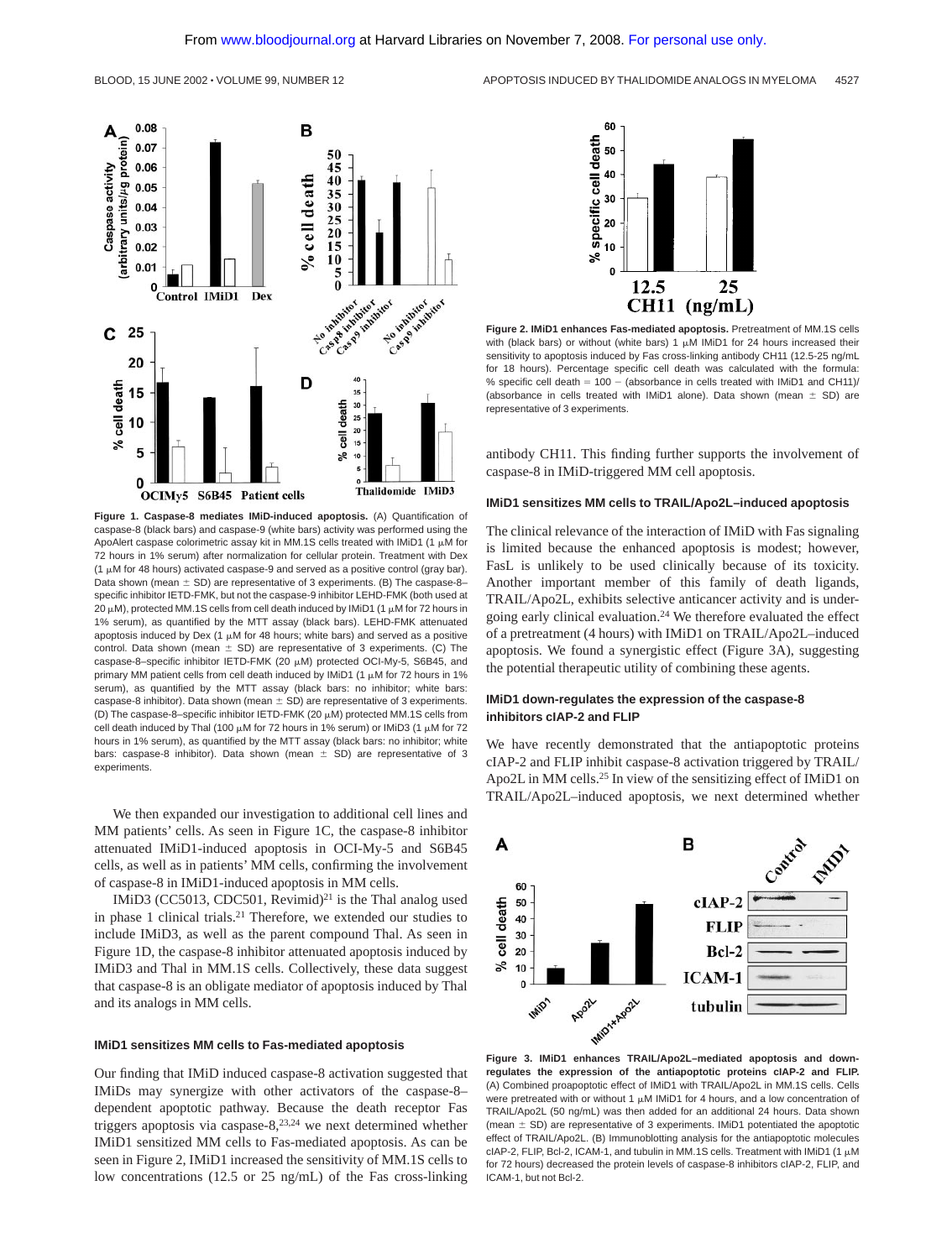

**and PS-341 in MM.** (A) Quantification of the DNA binding activity of the transcriptional factor NF- $\kappa$ B in MM.1S cells treated with or without 1  $\mu$ M IMiD1 for 48 hours, 1 M Dex for 24 hours, or both, after normalization for cellular protein. Data shown (mean  $\pm$  SD) are representative of 3 experiments. (B) Combined proapoptotic effect of IMiD1 with Dex in MM.1S cells. Cells were pretreated with or without 1  $\mu$ M IMiD1 for 24 hours, and then Dex (0.25  $\mu$ M) was added for an additional 48 hours. IMiD1 potentiated the apoptotic effect of Dex. Data shown (mean  $\pm$  SD) are representative of 3 experiments. (C) Combined proapoptotic effect of IMiD1 with PS-341 in MM.1S cells. Cells were pretreated with or without 1  $\mu$ M IMiD1 for 48 hours, and subtoxic concentrations of PS-341 (3 or 5 nM) were added for an additional 24 hours. IMiD1 potentiated the apoptotic effect of PS-341. Data shown (mean  $\pm$  SD) are representative of 3 experiments. (D) Combined proapoptotic effect of IMiD1 with PS-341 in primary MM cells. Cells were pretreated with or without 1  $\mu$ M IMiD1 for 48 hours, and a subtoxic concentration of PS-341 (3 nM) was added for an additional 24 hours. IMiD1 potentiated the apoptotic effect of PS-341. Data shown (mean  $\pm$  SD) are representative of 3 experiments.

IMiD1 alters the expression of these antiapoptotic proteins. As can be seen in Figure 3B, IMiD1-induced apoptosis in MM.1S cells was associated with down-regulation of cIAP-2 and FLIP, but not Bcl-2, protein expression. Because cIAP-2 expression may be regulated by the transcription factor  $NF-\kappa B$ ,<sup>25,26</sup> this observation suggested that IMiD1 inhibits NF-KB activity. Moreover, IMiD1 also down-regulated the expression of another NF- $\kappa$ B target gene, the adhesion molecule ICAM-1 (Figure 3B), suggesting that IMiD1 may also modulate MM cell adhesion.

## **IMiD1 down-regulates constitutive NF-** $\kappa$ **B activity in MM.1S cells**

We next examined directly the effect of IMiD1 on  $NF-\kappa B$  activity in MM.1S cells. As seen in Figure 4A, IMiD1 treatment downregulated constitutive NF- $\kappa$ B activity in MM.1S cells, consistent with a recent report that Thal down-regulated TNF- $\alpha$ -induced NF-KB activation in endothelial and Jurkat cells.<sup>27</sup> Because NF-KB activity mediates survival and Dex resistance in MM cells,28 down-regulation of its activity by IMiD1, as recently observed with proteasome inhibitors,<sup>29</sup> could also contribute to its anti-MM activity.

Our finding that IMiD1 down-regulates the constitutive activity of NF- $\kappa$ B in MM cells further suggests that it may have combined anti-MM activity with conventional or novel therapies that also target NF-KB. Dex is a mainstay of MM therapy and downregulates NF- $\kappa$ B activity, as shown in Figure 4A and in previous reports.28 The combination of Dex with IMiD1 resulted in complete abrogation of  $NF-\kappa B$  activity in MM.1S cells (Figure 4A), suggesting the clinical utility of combination therapy.

#### **IMiD1 sensitizes MM.1S cells to Dex and PS-341**

Our finding of complete abrogation of  $NF-\kappa B$  activity in MM.1S cells treated with both Dex and IMiD1 prompted us to investigate the effect of this combination on MM cell survival. As seen in Figure 4B, pretreatment with IMiD1 enhanced the anti-MM effect of Dex. These data provide a molecular basis for the synergistic activity of Dex and Thal observed clinically in the setting of refractory<sup>30</sup> or newly diagnosed<sup>2</sup> MM.

We also evaluated the in vitro anti-MM effect of IMiD1 in combination with PS-341, a novel proteasome inhibitor that blocks degradation of  $I \kappa B$  inhibitory subunit and thus inhibits  $N_{\text{F-KB}}$ activity.29 We found that pretreatment with IMiD1 enhanced the proapoptotic effect of PS-341 against MM.1S cells (Figure 4C) and primary MM patients' cells (Figure 4D). As with IMiD1, IMiD3 sensitized MM.1S cells to TRAIL/Apo2L (Figure 5A) and PS-341 (Figure 5B), providing the framework for clinical use of IMiDs together with novel agents.

#### **IMiD1** inhibits the activation of NF- $\kappa$ B by IGF-1 and TNF- $\alpha$

IGF-1 is a potent growth and survival factor for MM cells<sup>16-18</sup> that activates the transcription factor  $NF-\kappa B$ .<sup>15</sup> NF- $\kappa B$  activity is also up-regulated in MM.1S cells by  $TNF-\alpha$ .<sup>31</sup> We therefore next investigated whether IMiD1 inhibited the activation of NF-KB by IGF-1 and TNF- $\alpha$  in MM.1S cells. As seen in Figure 6A, the stimulatory effect of IGF-1 on NF- $\kappa$ B DNA binding activity was completely inhibited by pretreatment with IMiD1; the stimulatory effect of TNF- $\alpha$  was also inhibited, but to a lesser degree.



**Figure 5. IMiD3 enhances MM cell death induced by TRAIL/Apo2L and PS-341.** (A) Combined proapoptotic effect of IMiD3 with TRAIL/Apo2L in MM.1S cells. Cells were pretreated with or without 1  $\mu$ M IMiD3 for 4 hours, and a low concentration of TRAIL/Apo2L (50 ng/mL) was then added for an additional 24 hours. IMiD3 potentiated the apoptotic effect of TRAIL/Apo2L. Data shown (mean  $\pm$  SD) are representative of 3 experiments. (B) Combined proapoptotic effect of IMiD3 with PS-341 in MM.1S cells. Cells were pretreated with or without 1  $\mu$ M IMiD3 for 48 hours, and then a subtoxic concentration of PS-341 (3 nM) was added for an additional 24 hours. IMiD3 potentiated the apoptotic effect of PS-341. Data shown (mean  $\pm$  SD) are representative of 3 experiments.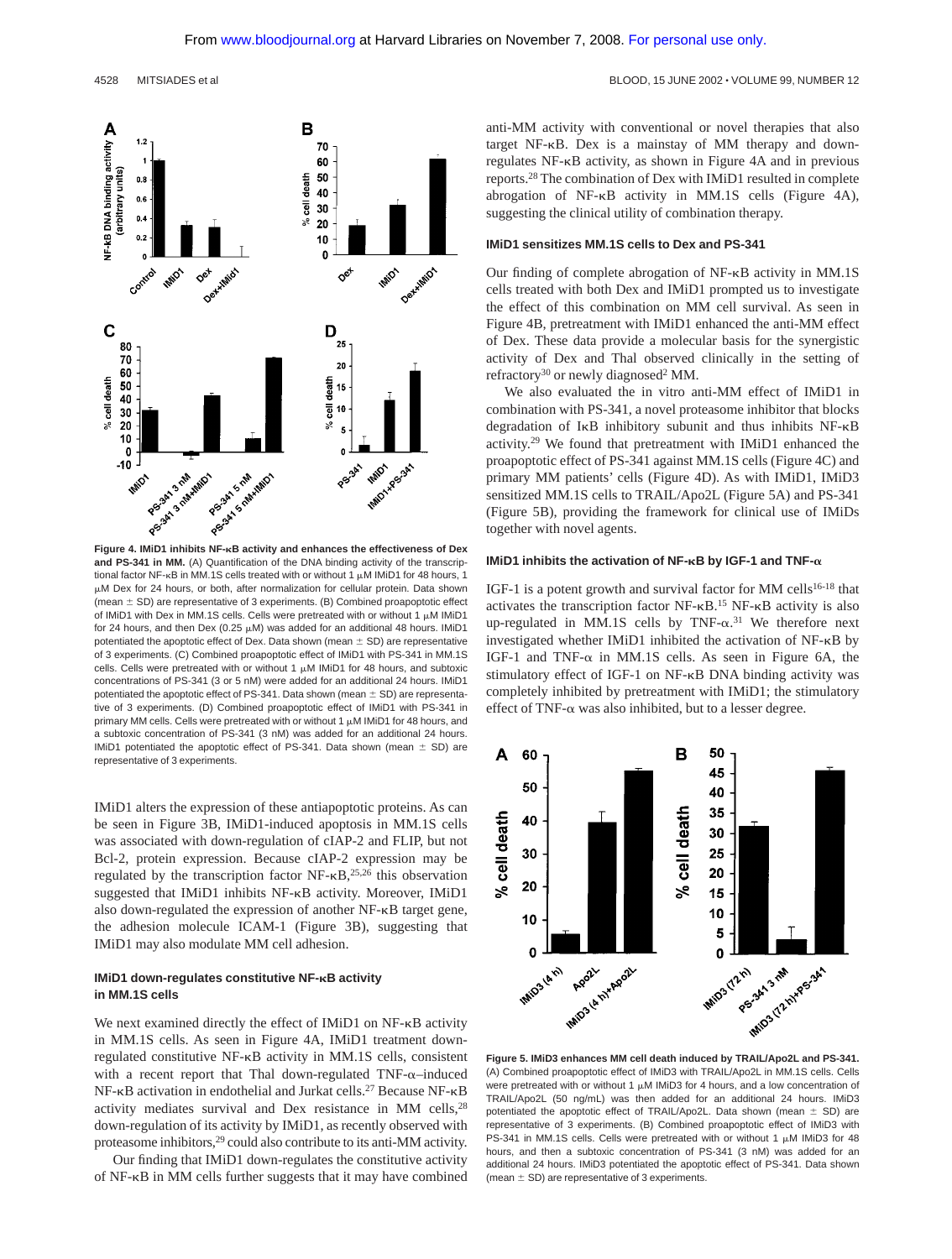

**Figure 6. IMiD1 blocks the antiapoptotic effect of IGF-1 in MM.** (A) DNA binding activity of the transcriptional factor NF-KB was quantified in MM.1S cells pretreated with or without 1  $\mu$ M IMiD1 for 3 hours, and then treated for an additional 4 hours with or without 200 ng/mL IGF-1 or 50 ng/mL TNF- $\alpha$ . IMiD1 inhibited activation of NF- $\kappa$ B induced by IGF-1 and TNF- $\alpha$  in MM cells. (B) Immunoblotting analysis for the antiapoptotic molecules cIAP-2 and FLIP in MM.1S cells. Treatment with IGF-1 (200 ng/mL for 24 hours) increased the protein levels of the caspase-8 inhibitors cIAP-2 and FLIP; IMiD1  $(1 \mu M)$  inhibited this effect.

We have recently found that IGF-1–induced activation of  $NF-\kappa B$  in MM.1S cells was associated with up-regulation of the expression of several caspase inhibitors, including the caspase-8 inhibitors cIAP-2 and FLIP.15 Having demonstrated that the constitutive expression of cIAP-2 and FLIP protein levels is decreased by treatment with IMiD1 (Figure 3B), we next investigated whether IMiD1 can overcome the induction of these antiapoptotic proteins by IGF-1. As can be seen in Figure 6B, up-regulation of these caspase-8 inhibitors by IGF-1 was abrogated by IMiD1.

## **Discussion**

In the present study, we investigated the molecular mechanism of the direct apoptotic effect exerted on MM cells by the class of immunomodulatory analogs of Thal, in particular IMiD1 (CC4047, Actimid) and IMiD3 (CC5013, Revimid). We found that the IMiDs induce caspase-8–dependent MM cell apoptosis, down-regulate  $NF-\kappa B$  transcriptional activity, and sensitize MM cells to apoptosis induced by Fas cross-linking, TRAIL/Apo2L, Dex, and PS-341.

Several hypotheses have been proposed to explain the clinical effectiveness of Thal in MM, including antiangiogenic activity, $3$  direct induction of apoptosis or growth arrest in MM cells,<sup>4</sup> inhibition of cytokine synthesis and secretion triggered by MM cell adhesion to bone marrow stromal cells,<sup>5</sup> inhibition of TNF- $\alpha$  signaling,<sup>4</sup> and stimulation of patients' natural killer cell anti-MM immunity.7 In the present study, we investigated the mechanism of the direct proapoptotic effect on MM cells, which we had identified previously.4 Because the IMiDs are severalfold more potent than Thal and are currently under clinical evaluation,<sup>9</sup> they were the main focus of our investigation. We found that the IMiDs directly induce caspase-8–dependent apoptosis in MM cells and down-regulate NF-KB transcriptional activity in vitro. The latter protects against apoptosis in MM cells<sup>28,29</sup>; for example, the caspase inhibitor cIAP-2 is a target of NF- $\kappa$ B transcriptional activity,  $32,33$ and we and others have demonstrated that NF-KB–dependent expression of cIAP-2 inhibits caspase-8 activation and caspase-8–dependent apoptosis.<sup>25,33</sup> Additionally, NF- $\kappa$ B may regulate another caspase inhibitor, FLIP, in some models.26 Therefore, the down-regulation of the caspase-8 inhibitors cIAP-2 and FLIP by IMiD1 may contribute to the induction of caspase-8 activity, as well as the sensitization to Fas- and TRAIL/Apo2L–induced apoptosis. Because Fas-mediated apoptosis is a major mechanism of cell-mediated cytotoxicity, it is also possible that IMiD1 may sensitize MM cells to immune-mediated mechanisms of cell destruction in vivo. Our studies also show that Thal and IMiDs augment natural killer cell cytotoxicity against MM cells<sup>7</sup> and that NF-KB inhibition increases the sensitivity of MM.1S cells to TRAIL/ Apo2L.34 Therefore, IMiDs may both augment host anti-MM immunity and enhance tumor cell sensitivity.

The NF-KB inhibitory activity of the IMiDs suggests that they may have increased efficacy when combined with other anti-MM agents that block NF-KB. Increased NF-KB blockade and MM cell death were observed with Dex and the proteasome inhibitor PS-341 in our study. This observation may explain the enhanced clinical responses reported with the combined use of low-dose Thal and Dex in refractory<sup>30</sup> or newly diagnosed<sup>2</sup> MM patients,<sup>35</sup> and further suggests that a combination of Dex with IMiDs could be clinically useful. Moreover, these findings support the future investigation of the effectiveness of PS-341 together with the IMiDs in MM patients.

IGF-1 has potent growth and survival effects on MM cells<sup>14,18</sup> by activating PI-3K, as well as downstream Akt and MAPK signaling cascades.<sup>15,16</sup> We have also demonstrated that IGF-1 activates NF-KB binding activity and up-regulates cIAP-2 and FLIP protein levels.<sup>15</sup> In this study, we showed that short-term pretreatment (3 hours) with IMiD1 inhibited both NF- $\kappa$ B activation and induction of cIAP-2 and FLIP expression, suggesting that IMiD1 may exert its anti-MM effects in vivo by attenuating the prosurvival effect of paracrine factor(s), such as IGF-1, produced in the bone marrow microenvironment. Interestingly, one proposed mechanism for the teratogenic effects of Thal involves inhibition of IGF-1 function in the growing fetal limb bud.10,11 Furthermore, the ability of IMiDs to inhibit expression of adhesion molecules on MM cells suggests that they may also abrogate host bone marrow–MM cell interactions and resulting protection against apoptosis.

In conclusion, our findings delineate the intracellular signaling mechanisms whereby IMiDs induce MM cell apoptosis. They also show that the IMiDs potentiate the anti-MM activity of Fas cross-linking, TRAIL/Apo2L, Dex, and the proteasome inhibitor PS-341, providing the framework for derived clinical trials in MM.

## **References**

- 1. Singhal S, Mehta J, Desikan R, et al. Antitumor activity of thalidomide in refractory multiple myeloma. N Engl J Med. 1999;341:1565-1571.
- 2. Rajkumar SV. Thalidomide in multiple myeloma. Oncology (Huntingt). 2000;14:11-16.
- 3. D'Amato RJ, Loughnan MS, Flynn E, Folkman J. Thalidomide is an inhibitor of angiogenesis. Proc Natl Acad Sci U S A. 1994;91:4082-4085.
- 4. Hideshima T, Chauhan D, Shima Y, et al. Thalidomide and its analogs overcome drug resistance

of human multiple myeloma cells to conventional therapy. Blood. 2000;96:2943-2950.

5. Gupta D, Treon SP, Shima Y, et al. Adherence of multiple myeloma cells to bone marrow stromal cells upregulates vascular endothelial

BLOOD, 15 JUNE 2002 · VOLUME 99, NUMBER 12 APOPTOSIS INDUCED BY THALIDOMIDE ANALOGS IN MYELOMA 4529